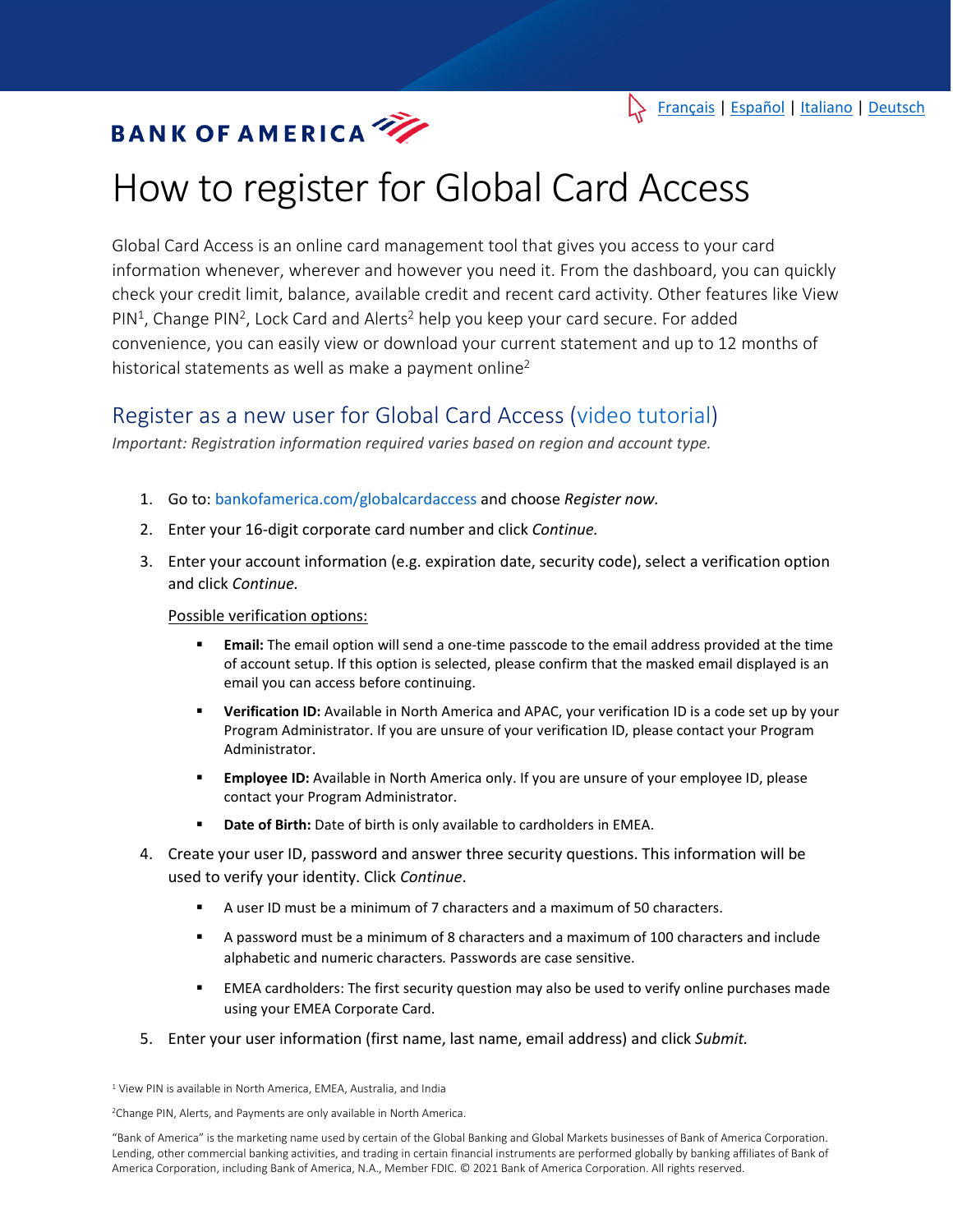- 6. You will be taken to the Global Card Access login page to sign in with the user credentials you just created. You will also receive an email confirming your enrollment.
- 7. After signing in, accept the Terms and Conditions to complete your registration.
- 8. If you have a card account that is ready to be activated, a pop-up box displays to remind you to activate your card. Click *Activate* to activate your card or *Activate later.* If you select *Activate later*, you can activate your card when ready by clicking *Activate my card* from the Quick actions menu.



Download the Global Card Access app for on-the-go access.<sup>3</sup> Activate a card, check balances, view PIN, lock card or contact customer service quickly and easily. The app is available in all major app stores.

# Frequently Asked Questions

#### How long does it take a user to sign up?

The one-time registration process takes just a few minutes. Users register themselves by going to [www.bankofamerica.com/globalcardaccess.](http://www.bankofamerica.com/globalcardaccess)

## Can Bank of America set up users on their behalf?

No, all users must register themselves on Global Card Access and accept the Terms and Conditions for use of the website. Registration also requires the setup of a user ID and password, which the cardholder must create and memorize.

## Can I register my personal Bank of America credit card(s) on Global Card Access?

No, Global Card Access is for commercial card programs only (Corporate Card, Purchasing Card, Commercial Card and Virtual Payables). Contact the customer service number on the back of your personal card if you have questions about your personal credit card program.

## Where do I find my verification ID if I do not know it?

Cardholders who don't know their verification IDs can check with their Program Administrator, or call Cardholder Services at the number on the back of your card to obtain this information.

#### Why did I receive an error message during registration?

If any of the cardholder information entered when registering is incorrect, you will receive the error message: "We are unable to validate the information you provided." Please confirm accuracy of your information and complete the registration again. If you continue to receive an error message, or are unsure which information is incorrect, call the Cardholder Services number on the back of your card for assistance.

<sup>3</sup>Global Card Access app is not currently available in Turkey and is coming soon to Hong Kong.

"Bank of America" is the marketing name used by certain of the Global Banking and Global Markets businesses of Bank of America Corporation. Lending, other commercial banking activities, and trading in certain financial instruments are performed globally by banking affiliates of Bank of America Corporation, including Bank of America, N.A., Member FDIC. © 2021 Bank of America Corporation. All rights reserved.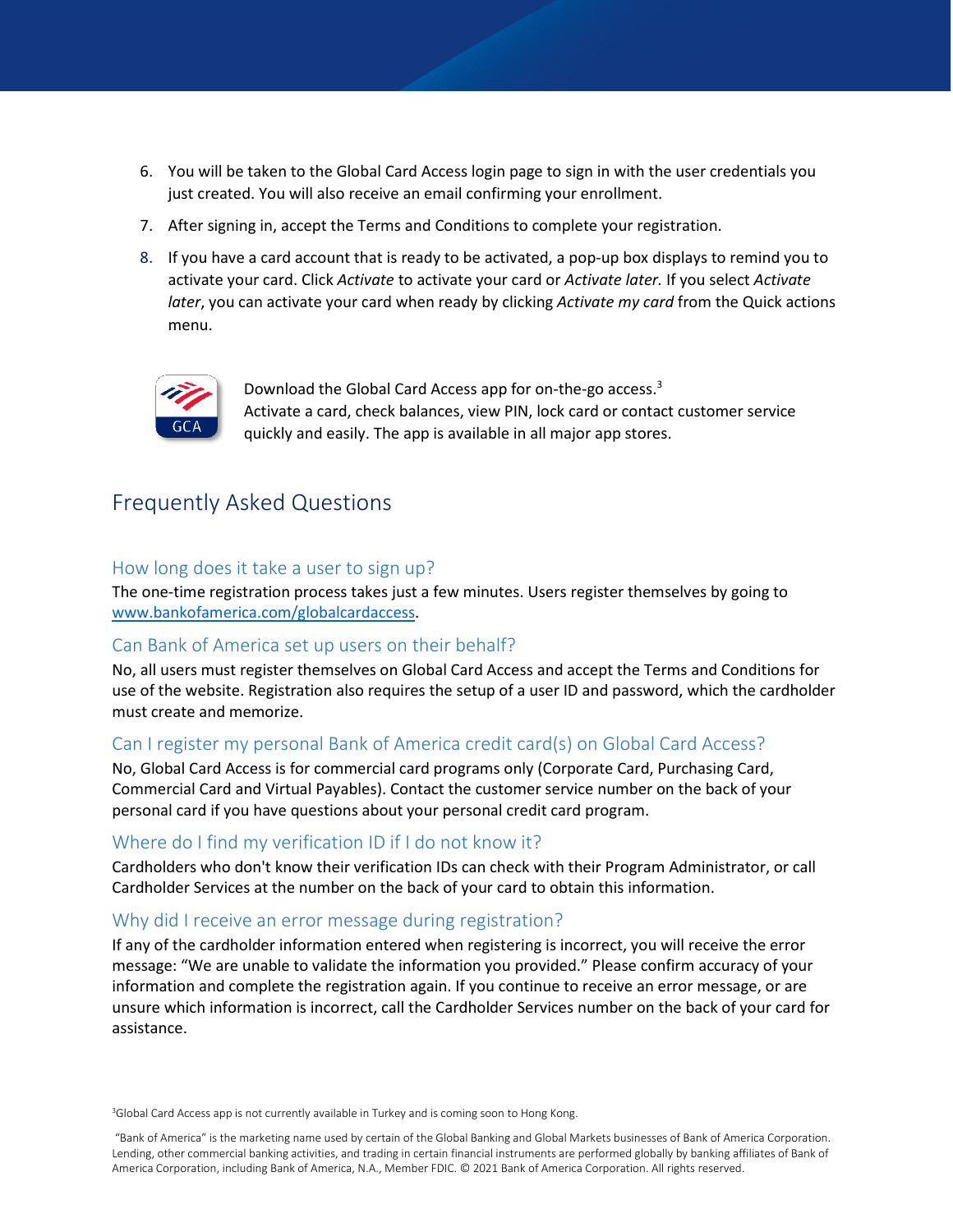## I am receiving a message that my account has already been registered.

You may have registered your card account in the past. If you cannot remember your user ID, select *Forgot User ID*/*Password* on the login page. Under the Forgot User ID section, enter the email address associated with your Global Card Access account and click *Get User ID*. An email will be sent to you with the user ID(s) corresponding to the email address. If you continue to have trouble, please call the Cardholder Services number on the back of your card for assistance.

#### My password is invalid, what do I do?

If you have forgotten your password, you can reset it by selecting *Forgot User ID/Password* on the login page. Under the Forgot Password section, enter the email address and user ID associated with your account and click *Reset Password*. An email will be sent to the email address you provide with password reset instructions. Cardholder Services can also assist with a password reset, if needed.

#### I never received my one-time passcode email. What should I do?

If you are having problems receiving your one-time passcode via email, the email may have been flagged as Junk Mail (look for an email from Global Card Access) or the email address on your account could be incorrect. If you are unsure which email is on file, call Cardholder Services using the number on the back of your card, and they can confirm/update the email on file. Remember that there are alternative methods to verify your account beyond one-time passcode, such as verification ID or employee ID.

## Why is the Global Card Access link not working?

If the Global Card Access link is bookmarked, it can occasionally time out. If this happens, close the browser window and re-establish the session by typing the URL: [www.bankofamerica.com/globalcardaccess.](http://www.bankofamerica.com/globalcardaccess)

## In what languages is Global Card Access available?

English, French, Spanish, Italian and German

#### For which markets is Global Card Access available?

North America, EMEA, Australia, India, Hong Kong and Singapore.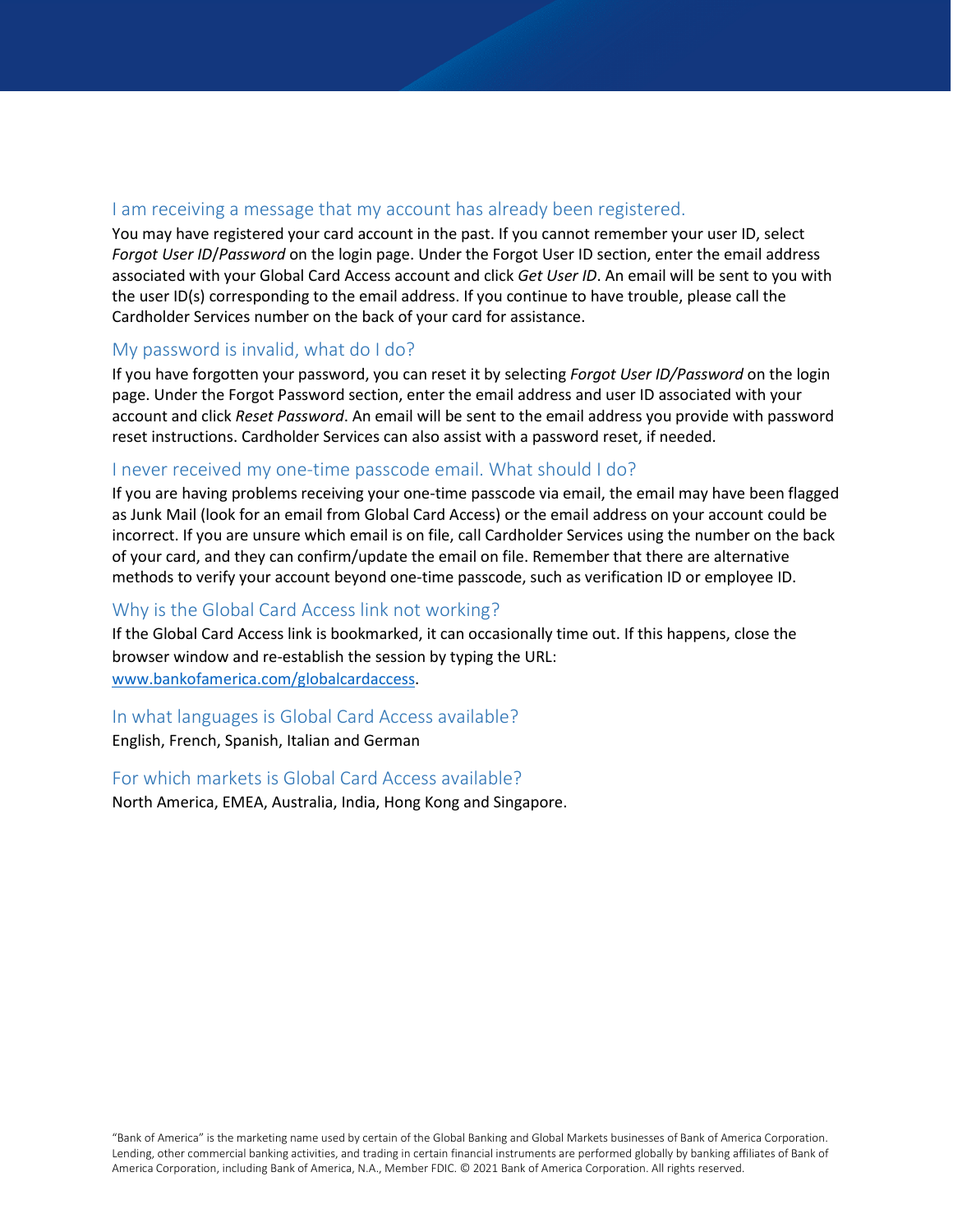# Comment s'inscrire à Global Card Access

<span id="page-3-0"></span>Global Card Access est un outil de gestion des cartes en ligne qui vous donne accès aux informations de votre carte quand et où vous en avez besoin. Depuis le tableau de bord, vous pouvez rapidement vérifier votre limite de crédit, votre solde, votre crédit disponible et votre activité récente de carte. D'autres fonctionnalités comme Afficher le code PIN, Changer le code  $PIN<sup>1</sup>$ , Verrouiller la carte et Alertes<sup>1</sup> vous aident à sécuriser votre carte. Pour plus de commodité, vous pouvez facilement consulter ou télécharger votre relevé actuel et jusqu'à 12 mois d'historique des relevés.

# S'inscrire en tant que nouvel utilisateur à Global Card Access [\(tutoriel](https://players.brightcove.net/pages/v1/index.html?accountId=1786718357&playerId=Sk1PhbL9l&videoId=6125946316001&autoplay=true)  [vidéo\)](https://players.brightcove.net/pages/v1/index.html?accountId=1786718357&playerId=Sk1PhbL9l&videoId=6125946316001&autoplay=true)

*Important : Les informations d'inscription requises varient en fonction de la région et du type de compte.*

- 1. Allez à : bankofamerica.com/globalcardaccess et choisissez *Enregistrer maintenant.*
- 2. Saisissez votre Numéro de carte à 16 chiffres puis cliquez sur *Continuer.*
- 3. Saisissez les informations de votre compte (par ex., date d'expiration, code de sécurité), sélectionnez une option de vérification et cliquez sur *Continuer.*

#### Options de vérification possibles :

- **E-mail :** L'option E-mail enverra un mot de passe unique à l'adresse e-mail fournie lors de la configuration du compte. Si cette option est sélectionnée, veuillez confirmer que l'e-mail masqué affiché est un e-mail auquel vous pouvez accéder avant de continuer.
- **Identifiant de vérification :** Disponible en Amérique du Nord et en Asie-Pacifique, votre ID de vérification est un code configuré par votre administrateur de programme. Si vous n'êtes pas sur(e) de votre identifiant de vérification, contactez l'administrateur de votre programme.
- **Identifiant d'employé :** Disponible uniquement en Amérique du Nord. En cas de doute, veuillez contacter l'administrateur du programme de votre entreprise.
- **Date de naissance** : La date de naissance est uniquement disponible pour les titulaires de carte dans la région EMEA.
- 4. Créez votre ID utilisateur, votre mot de passe et répondez à trois questions de sécurité. Ces informations seront utilisées afin de vérifier votre identité. Cliquez sur *Continuer*.
	- Votre nom d'utilisateur doit comporter au moins sept caractères et un maximum de 50 caractères.

<sup>1</sup> Le changement du code PIN et les alertes sont uniquement disponibles en Amérique du Nord.

<sup>«</sup> Bank of America » est le nom commercial utilisé par certaines des activités des services bancaires et des marchés mondiaux de Bank of America Corporation. Les activités de prêt, les autres activités bancaires commerciales et les transactions portant sur certains instruments financiers sont effectuées à travers le monde par des sociétés affiliées de Bank of America Corporation, notamment Bank of America, N.A., membre de la FDIC. © 2020 Bank of America Corporation. Tous droits réservés.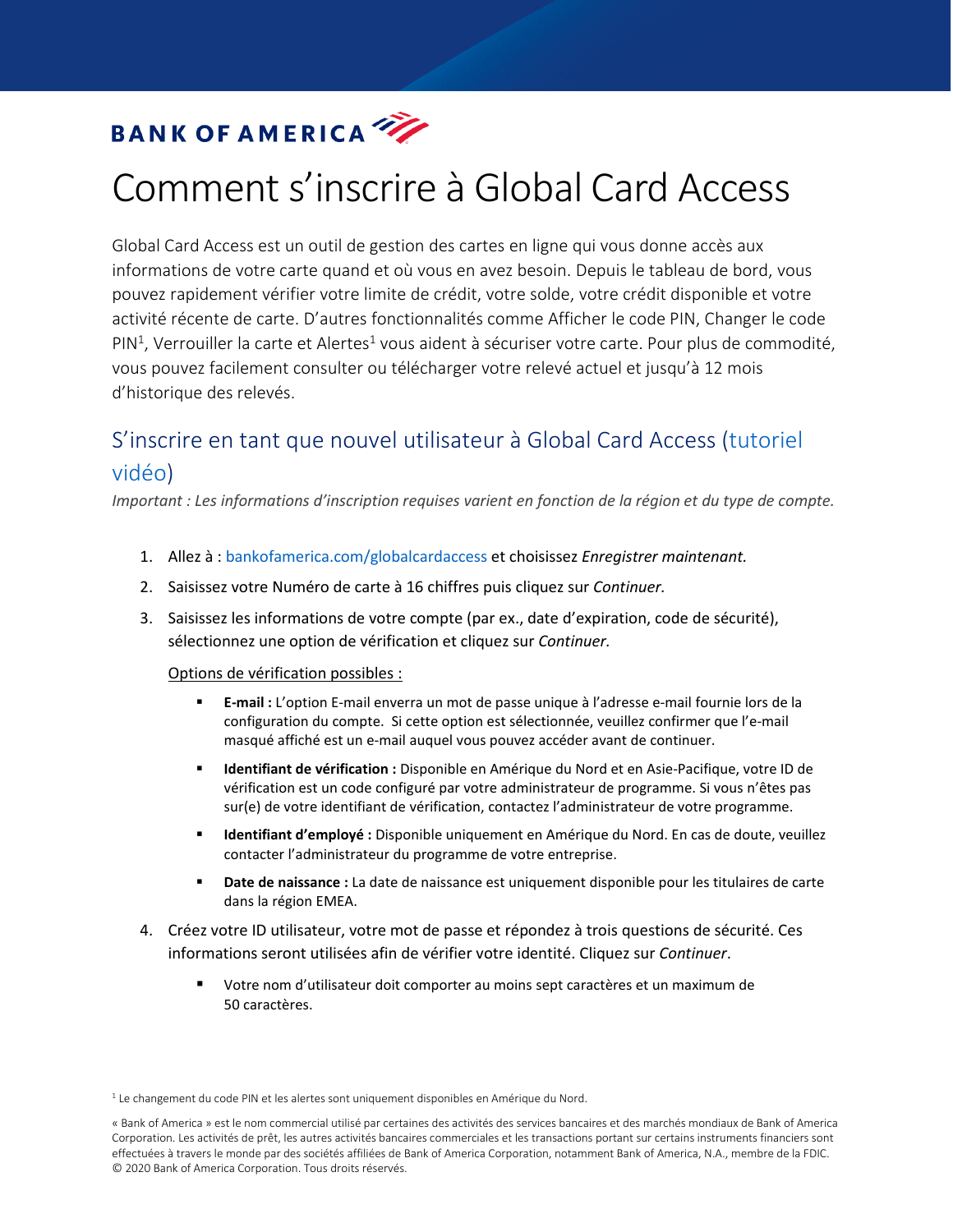- Un mot de passe doit comporter un minimum de 8 caractères et un maximum de 100 caractères et inclure des caractères alphabétiques et numériques*.* Les mots de passe sont sensibles à la casse.
- Titulaires de carte EMEA : La première question de sécurité peut également être utilisée pour vérifier les achats en ligne effectués à l'aide de votre carte d'entreprise EMEA.
- 5. Saisissez vos informations d'utilisateur (prénom, nom, adresse e-mail) et cliquez sur *Soumettre.*
- 6. Vous serez redirigé vers la page de connexion à Global Card Access pour vous connecter avec les informations d'identification de l'utilisateur que vous venez de créer. Vous recevrez également un e-mail confirmant votre inscription.
- 7. Une fois connecté, acceptez les Conditions générales pour terminer votre inscription.
- 8. Si vous disposez d'un compte de carte prêt à être activé, une fenêtre contextuelle s'affichera pour vous rappeler d'activer votre carte. Cliquez sur *Activer* pour activer votre carte ou sur *Activer plus tard.* Si vous sélectionnez *Activer plus tard*, vous pouvez activer votre carte lorsque vous êtes prêt en cliquant sur *Activer ma carte* dans le menu Actions rapides.



Téléchargez l'application Global Card Access pour un accès en déplacement. Vérifiez les soldes, affichez le code PIN, verrouillez la carte ou contactez le service client rapidement et facilement. L'application est disponible dans tous les principaux magasins d'applications.

# Foire aux questions

## Combien de temps faut-il à un utilisateur pour s'inscrire ?

Le processus d'inscription unique ne prend que quelques minutes. Les utilisateurs s'enregistrent euxmêmes en allant à [l'adresse www.bankofamerica.com/globalcardaccess.](http://www.bankofamerica.com/globalcardaccess)

#### Bank of America peut-elle configurer des utilisateurs en leur nom ?

Non, tous les utilisateurs doivent s'inscrire à Global Card Access et accepter les Conditions générales d'utilisation du site Web. L'inscription nécessite également la configuration d'un ID utilisateur et d'un mot de passe, que le titulaire de carte doit créer et mémoriser.

# Puis-je enregistrer ma ou mes carte(s) de crédit personnelles Bank of America sur Global Card Access ?

Non, Global Card Access est uniquement destiné aux programmes de cartes commerciales (carte d'entreprise, carte d'achat, carte commerciale et comptes fournisseurs virtuels). Si vous avez des questions concernant votre programme de carte de crédit personnel, contactez le service client au dos de votre carte personnelle.

« Bank of America » est le nom commercial utilisé par certaines des activités des services bancaires et des marchés mondiaux de Bank of America Corporation. Les activités de prêt, les autres activités bancaires commerciales et les transactions portant sur certains instruments financiers sont effectuées à travers le monde par des sociétés affiliées de Bank of America Corporation, notamment Bank of America, N.A., membre de la FDIC. © 2021 Bank of America Corporation. Tous droits réservés.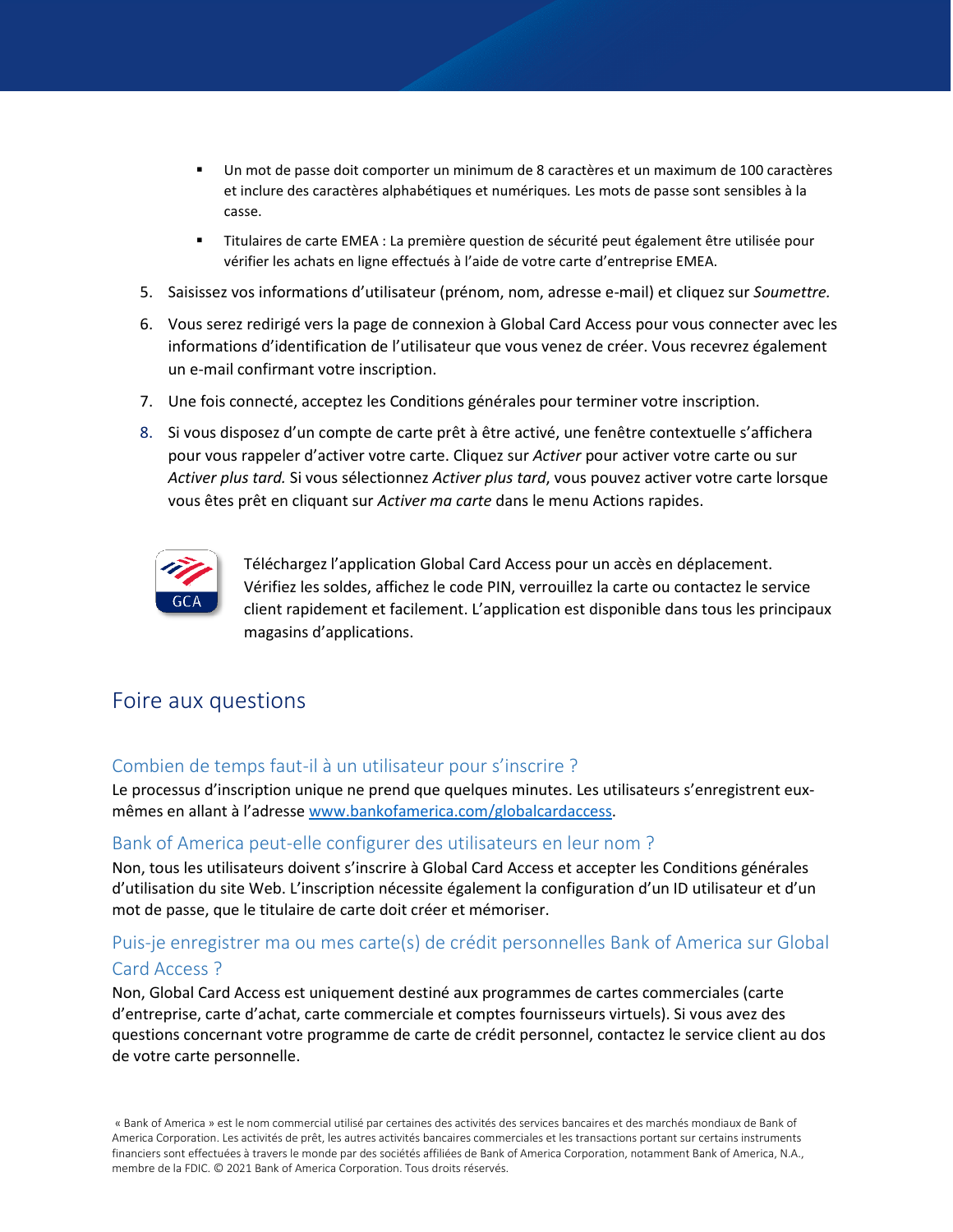# Où puis-je trouver mon ID de vérification si je ne le connais pas ?

Les titulaires de carte qui ne connaissent pas leurs identifiants de vérification peuvent vérifier auprès de leur administrateur de programme, ou appeler les services des titulaires de carte au numéro figurant au dos de votre carte pour obtenir ces informations.

# Pourquoi ai-je reçu un message d'erreur pendant l'inscription ?

Si l'une des informations de titulaire de carte saisies lors de l'inscription est incorrecte, vous recevrez le message d'erreur : « Nous ne sommes pas en mesure de valider les informations que vous avez fournies ». Veuillez confirmer l'exactitude de vos informations et compléter à nouveau l'inscription. Si vous continuez à recevoir un message d'erreur, ou si vous ne savez pas quelles informations sont incorrectes, appelez le numéro des services aux titulaires de carte au dos de votre carte pour obtenir de l'aide.

# Je reçois un message indiquant que mon compte a déjà été enregistré.

Vous avez peut-être enregistré votre compte de carte dans le passé. Si vous ne vous souvenez pas de votre ID utilisateur, sélectionnez *ID utilisateur* / *mot de passe oublié* sur la page de connexion. Dans la section ID utilisateur oublié, saisissez l'adresse e-mail associée à votre compte Global Card Access et cliquez sur *Obtenir un ID utilisateur*. Un e-mail vous sera envoyé avec le ou les identifiant(s) d'utilisateur correspondant à l'adresse e-mail. Si vous continuez à avoir des problèmes, veuillez appeler le numéro des services aux titulaires de carte au dos de votre carte pour obtenir de l'aide.

# Mon mot de passe est invalide, que dois-je faire ?

Si vous avez oublié votre mot de passe, vous pouvez le réinitialiser en sélectionnant *ID utilisateur / mot de passe oublié* sur la page de connexion. Dans la section Mot de passe oublié, saisissez l'adresse e-mail et l'ID utilisateur associés à votre compte, puis cliquez sur *Réinitialiser le mot de passe*. Un e-mail sera envoyé à l'adresse e-mail que vous avez fournie avec les instructions de réinitialisation du mot de passe. Les services aux titulaires de carte peuvent également vous aider à réinitialiser votre mot de passe, si nécessaire.

# Je n'ai jamais reçu mon e-mail de code d'accès à usage unique. Que dois-je faire ?

Si vous rencontrez des problèmes pour recevoir votre code d'accès à usage unique par e-mail, l'e-mail peut avoir été signalé comme courrier indésirable (recherchez un e-mail de Global Card Access) ou l'adresse e-mail sur votre compte peut être incorrecte. Si vous ne savez pas quel e-mail est enregistré, appelez les Services aux titulaires de cartes en utilisant le numéro au dos de votre carte, et ils peuvent confirmer / mettre à jour l'e-mail enregistré. N'oubliez pas qu'il existe d'autres méthodes pour vérifier votre compte au-delà du code d'accès à usage unique, comme l'ID de vérification ou l'ID d'employé.

# Pourquoi le lien Global Card Access ne fonctionne-t-il pas ?

Si le lien Global Card Access est marqué comme signet, il peut parfois expirer. Si cela se produit, fermez la fenêtre du navigateur et rétablissez la session en tapant l'URL : [www.bankofamerica.com/globalcardaccess.](http://www.bankofamerica.com/globalcardaccess)

# Dans quelles langues Global Card Access est-il disponible ?

Anglais, français, espagnol, italien et allemand.

« Bank of America » est le nom commercial utilisé par certaines des activités des services bancaires et des marchés mondiaux de Bank of America Corporation. Les activités de prêt, les autres activités bancaires commerciales et les transactions portant sur certains instruments financiers sont effectuées à travers le monde par des sociétés affiliées de Bank of America Corporation, notamment Bank of America, N.A., membre de la FDIC. © 2021 Bank of America Corporation. Tous droits réservés.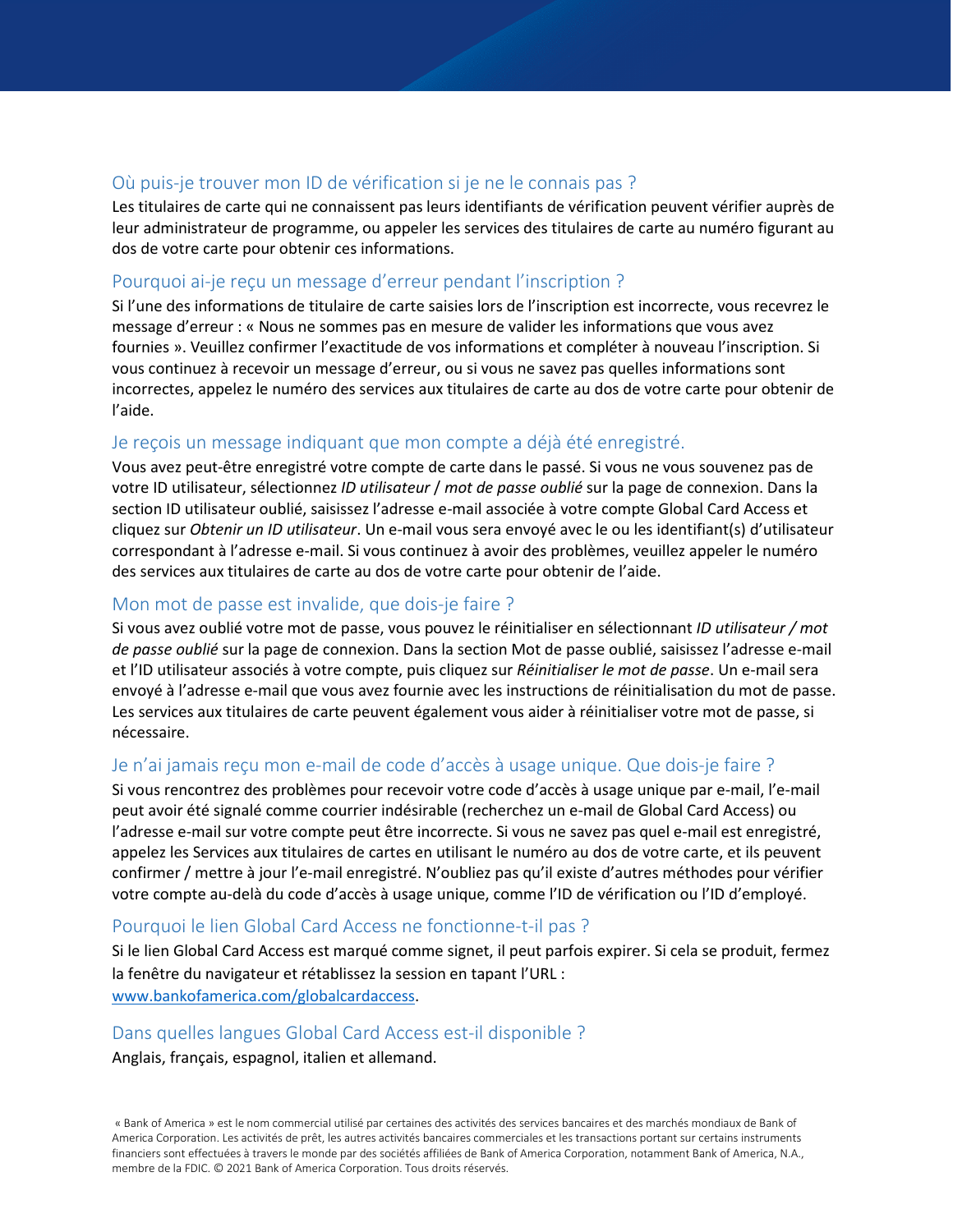# Cómo registrarse en Global Card Access

<span id="page-6-0"></span>Global Card Access es una herramienta de gestión de tarjetas en línea que le da acceso a la información de su tarjeta cuando, donde y como la necesite. Desde el panel, podrá comprobar rápidamente su límite de crédito, saldo, crédito disponible y actividad reciente de la tarjeta. Otras funciones, como Ver PIN, Cambiar PIN<sup>1</sup>, Bloquear tarjeta y Alertas<sup>1</sup>, le ayudan a mantener la seguridad de su tarjeta. Para su comodidad, podrá ver o descargar fácilmente su extracto actual y un historial de extractos de hasta 12 meses.

# Registro como nuevo usuario en Global Card Access [\(tutorial en vídeo\)](https://players.brightcove.net/pages/v1/index.html?accountId=1786718357&playerId=Sk1PhbL9l&videoId=6125946316001&autoplay=true)

*Importante: La información de registro requerida varía según la región y el tipo de cuenta.*

- 1. Vaya a bankofamerica.com/globalcardaccess y escoja *Registrar ahora*.
- 2. Introduzca el número de su tarjeta corporativa, que consta de 16 dígitos, y haga clic en *Continuar*.
- 3. Introduzca la información de su cuenta (p. ej., fecha de caducidad, código de seguridad), seleccione una opción de verificación y haga clic en *Continuar*.

#### Posibles opciones de verificación:

- **Correo electrónico:** Se envía un código de acceso único a la dirección de correo electrónico proporcionada en el momento de la configuración de la cuenta. Si selecciona esta opción, confirme antes de continuar que la dirección de correo electrónico enmascarada que se muestra es una dirección electrónica a la que tiene acceso.
- **ID de verificación:**Opción disponible en Norteamérica y la región APAC; se trata de un código configurado por su administrador del programa. Si no está seguro de cuál es su ID de verificación, póngase en contacto con el administrador del programa.
- **ID de empleado:** Opción disponible solo en Norteamérica. Si no está seguro de cuál es su ID de empleado, póngase en contacto con el administrador del programa.
- **Fecha de nacimiento:** Opción disponible solo para titulares de tarjetas de la región EMEA.
- 4. Cree su ID de usuario y contraseña y responda a tres preguntas de seguridad. Esta información se utilizará para verificar su identidad. Haga clic en *Continuar*.
	- El ID de usuario deberá tener un mínimo de siete caracteres y un máximo de 50.
	- La contraseña deberá tener un mínimo de ocho caracteres y un máximo de 100 e incluir caracteres alfabéticos y numéricos*.* Para las contraseñas, se diferencia entre mayúsculas y minúsculas.
	- Titulares de tarjeta de la región EMEA: Puede que la primera pregunta de seguridad también se utilice para verificar las compras en línea con una Tarjeta corporativa EMEA.

"Bank of America" es la denominación comercial utilizada por ciertos negocios de banca mundial y mercados mundiales de Bank of America Corporation. Los préstamos, otras actividades bancarias comerciales y la comercialización de determinados instrumentos financieros los realizan, de manera internacional, filiales bancarias de Bank of America Corporation, entre las que se incluye Bank of America, N.A., miembro de la FDIC (Corporación Federal de Seguro de Depósitos). © 2021 Bank of America Corporation. Todos los derechos reservados.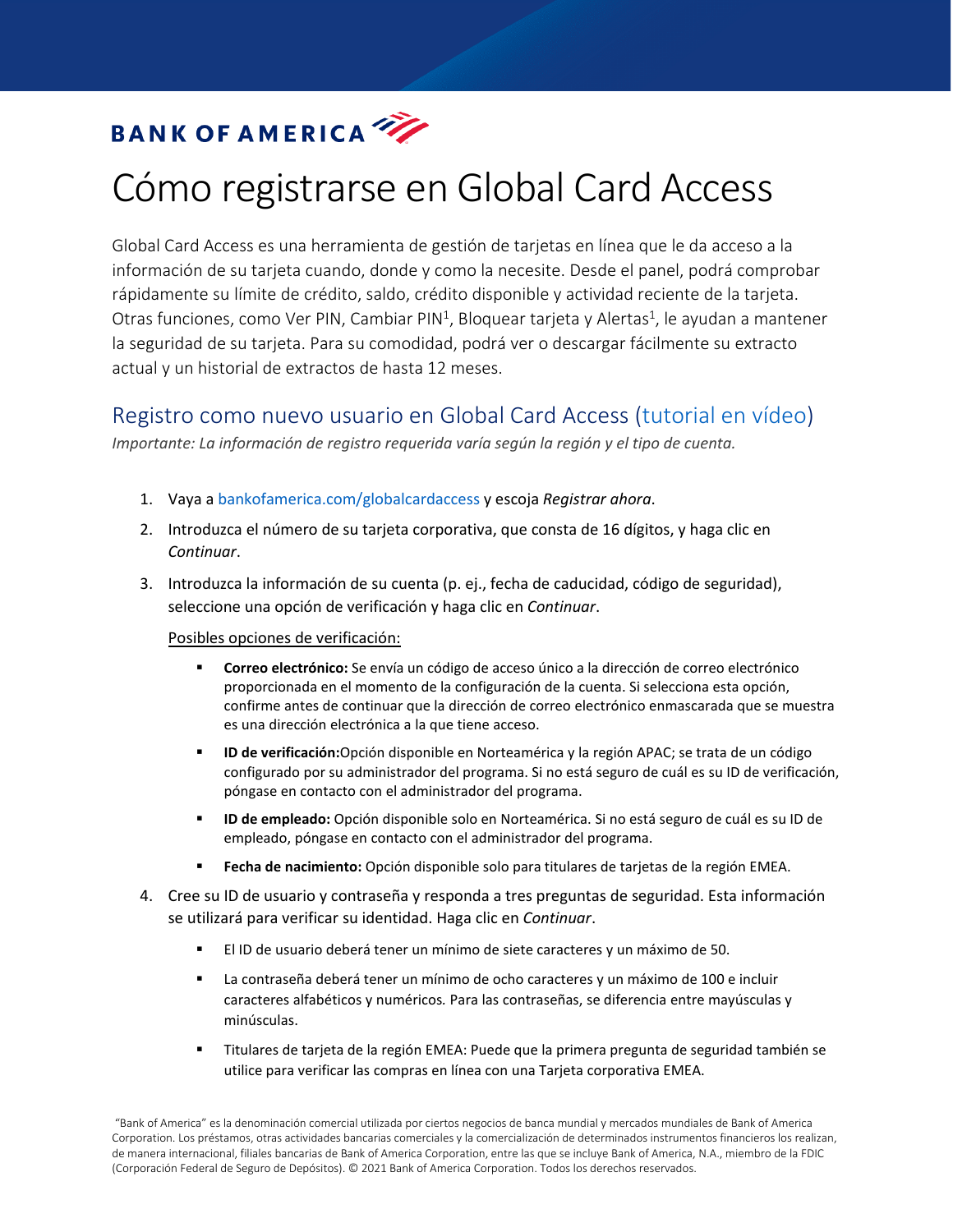- 5. Introduzca su información de usuario (nombre, apellidos, dirección de correo electrónico) y haga clic en *Enviar*
- 6. Se le dirigirá a la página de inicio de sesión de Global Card Access para que inicie sesión con las credenciales de usuario que acaba de crear. Además, recibirá un correo electrónico de confirmación.
- 7. Una vez que haya iniciado sesión, acepte los términos y condiciones para completar el registro.
- 8. Y si tiene una cuenta de tarjeta que está lista para su activación, aparece un cuadro emergente para recordarle que active la tarjeta. Haga clic en *Activar* para activar la tarjeta o en *Activar más tarde*. Si selecciona *Activar más tarde*, podrá activar la tarjeta cuando le venga mejor al hacer clic en *Activar mi tarjeta* en el menú Acciones rápidas.



Descargue la aplicación Global Card Access para obtener acceso desde cualquier lugar.

Podrá comprobar saldos, ver el PIN, bloquear la tarjeta o ponerse en contacto con el Servicio de atención al cliente de forma rápida y sencilla. La aplicación está disponible en las principales tiendas de aplicaciones (app stores).

# Preguntas frecuentes

# ¿Cuánto tarda un usuario en registrarse?

El proceso de registro único solo tarda unos minutos. Los usuarios se registran solos en [www.bankofamerica.com/globalcardaccess.](http://www.bankofamerica.com/globalcardaccess)

# ¿Puede Bank of America configurar usuarios en nombre de estos?

No, todos los usuarios deberán registrarse por sí mismos en Global Card Access y aceptar los Términos y condiciones de uso del sitio web. El registro también exige la configuración de un ID de usuario y una contraseña, que el titular de la tarjeta deberá crear y memorizar.

# ¿Se puede registrar mi tarjeta (o tarjetas) de crédito personal de Bank of America en Global Card Access?

No, Global Card Access está destinada solo a programas de tarjetas comerciales (Tarjeta corporativa, Tarjeta para compras, Tarjeta comercial y Cuentas por pagar virtuales). Póngase en contacto con el número de atención al cliente que aparece en el reverso de la tarjeta personal si tiene dudas sobre el programa de su tarjeta de crédito personal.

# ¿Dónde me pueden indicar cuál es mi ID de verificación si no lo sé?

Si usted es titular de una tarjeta y no sabe cuál es su ID de verificación, consulte al administrador del programa o llame a Servicios para titulares de tarjeta al número que aparece en el reverso de la tarjeta.

"Bank of America" es la denominación comercial utilizada por ciertos negocios de banca mundial y mercados mundiales de Bank of America Corporation. Los préstamos, otras actividades bancarias comerciales y la comercialización de determinados instrumentos financieros los realizan, de manera internacional, filiales bancarias de Bank of America Corporation, entre las que se incluye Bank of America, N.A., miembro de la FDIC (Corporación Federal de Seguro de Depósitos). © 2021 Bank of America Corporation. Todos los derechos reservados.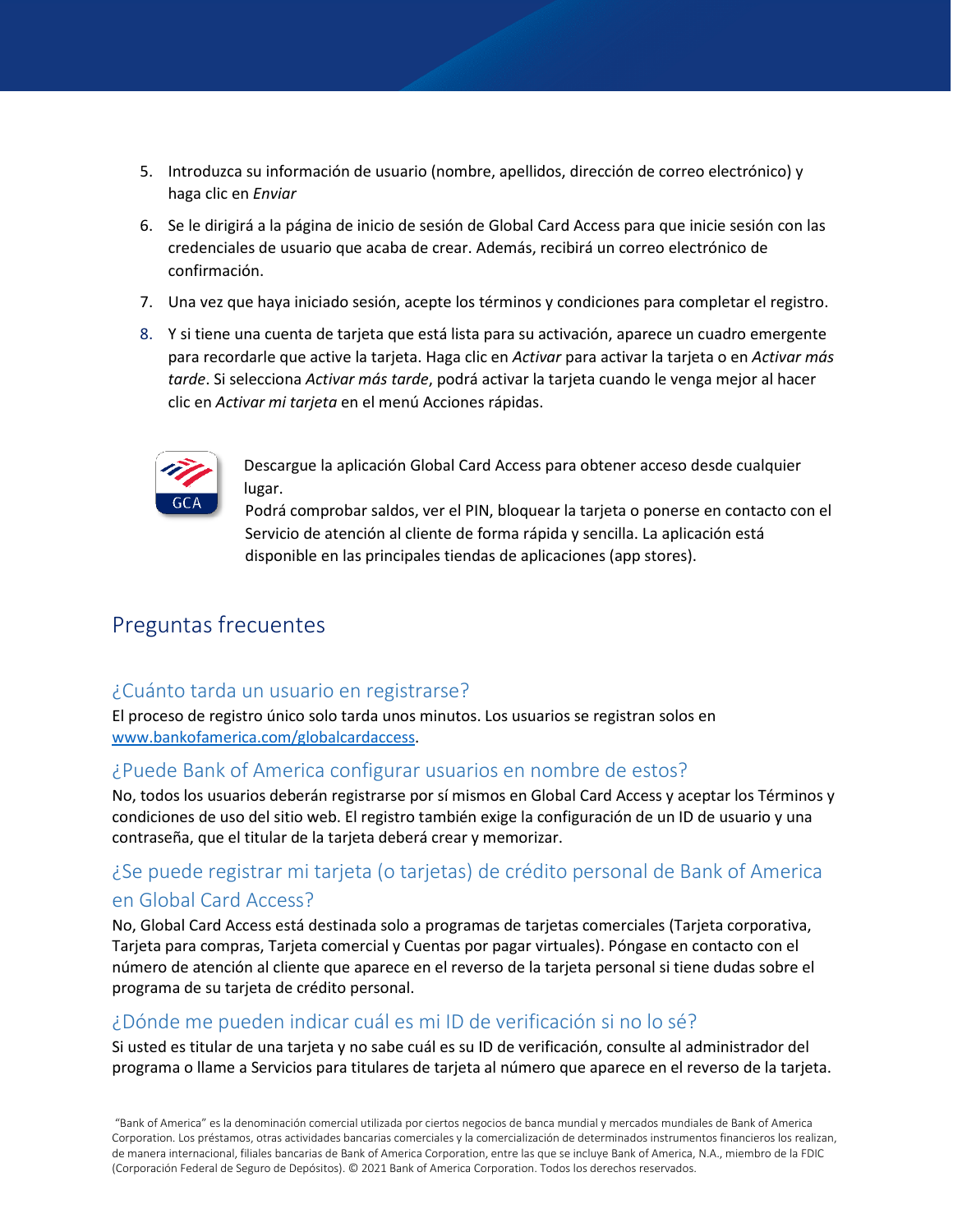# ¿Por qué me aparece un mensaje de error durante el registro?

Si alguno de los datos del titular de la tarjeta introducidos al registrarse es incorrecto, recibirá el mensaje de error: "No podemos validar la información que ha proporcionado". Compruebe que los datos sean exactos y complete de nuevo el registro. Si continúa recibiendo un mensaje de error o no está seguro/a de qué datos son incorrectos, llame al número de Servicios para titulares de tarjeta, que aparece en el reverso de la tarjeta, para obtener ayuda.

# Me aparece un mensaje que indica que mi cuenta ya se ha registrado.

Puede que registrara su cuenta de tarjeta en el pasado. Si no es capaz de recordar su identificador de usuario, seleccione *¿Olvidó el ID de usuario o la contraseña?* en la página de inicio de sesión. En la sección ¿Olvidó el ID de usuario? introduzca la dirección de correo electrónico asociada a su cuenta de Global Card Access y haga clic en *Obtener ID de usuaruio*. Se le enviará un mensaje de correo electrónico con el identificador (o los identificadores) de usuario correspondientes a la dirección de correo electrónico. Si sigue teniendo problemas, le rogamos que llame al número de Servicios para titulares de tarjeta, que aparece en el reverso de la tarjeta, para obtener asistencia.

# Mi contraseña no es válida, ¿qué hago?

Si ha olvidado la contraseña, puede restablecerla si selecciona *¿Olvidé el ID de usuario o la contraseña* en la página de inicio de sesión. En la sección ¿Olvidó la contraseña? introduzca la dirección de correo electrónico y el identificador de usuario asociados a su cuenta y haga clic en *Restablecer contraseña*. Se enviará un mensaje de correo electrónico a la dirección de correo electrónico que proporcione con instrucciones para restablecer la contraseña. Si es necesario, en Servicios para titulares de tarjeta también le pueden ayudar a restablecer la contraseña.

# No he recibido ningún mensaje de correo electrónico con la contraseña de un solo uso. ¿Qué debo hacer?

Si tiene problemas para recibir la contraseña de un solo uso por correo electrónico, es posible que el mensaje de correo electrónico se haya marcado como correo no deseado (busque un mensaje remitido por Global Card Access) o que la dirección de correo electrónico que figura en su cuenta sea incorrecta. Si no está seguro/a de qué dirección de correo electrónico está registrada, llame a Servicios para titulares de tarjeta al número que aparece en el reverso de la tarjeta para que puedan confirmar/actualizar la dirección electrónica registrada. Recuerde que existen otros métodos de verificación de cuenta aparte del código de acceso de un solo uso, como el ID de verificación o el ID de empleado.

# ¿Por qué no funciona el enlace de Global Card Access?

Si el enlace de Global Card Access está incluido en favoritos, puede que en ocasiones se agote el tiempo de espera. Si esto sucede, cierre la ventana del navegador y restablezca la sesión escribiendo la URL [www.bankofamerica.com/globalcardaccess.](http://www.bankofamerica.com/globalcardaccess)

# ¿En qué idiomas está disponible Global Card Access?

En inglés, francés, español, italiano y alemán.

"Bank of America" es la denominación comercial utilizada por ciertos negocios de banca mundial y mercados mundiales de Bank of America Corporation. Los préstamos, otras actividades bancarias comerciales y la comercialización de determinados instrumentos financieros los realizan, de manera internacional, filiales bancarias de Bank of America Corporation, entre las que se incluye Bank of America, N.A., miembro de la FDIC (Corporación Federal de Seguro de Depósitos). © 2021 Bank of America Corporation. Todos los derechos reservados.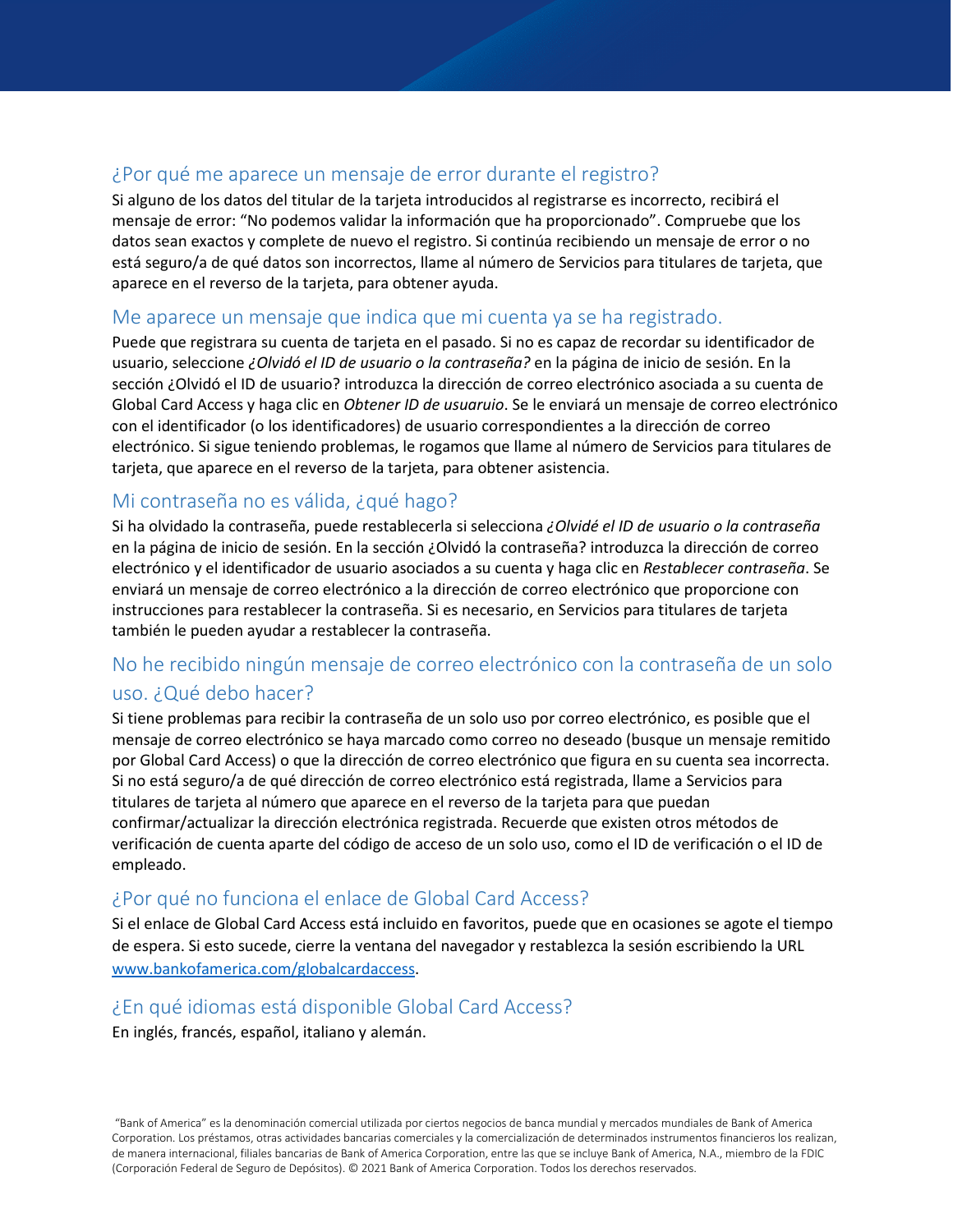# Come registrarsi a Global Card Access

<span id="page-9-0"></span>Global Card Access è uno strumento di gestione delle carte online che Le dà accesso alle informazioni della Sua carta quando, dove e come ne ha bisogno. Dal pannello di controllo può controllare rapidamente il limite di credito, il saldo, il credito disponibile e l'attività recente della carta. Altre funzioni come Visualizza PIN, Modifica PIN<sup>1</sup>, Blocca carta e Avvisi<sup>1</sup> La aiutano a mantenere la Sua carta al sicuro. Per maggiore comodità, può visualizzare o scaricare facilmente il Suo estratto conto attuale e fino a 12 mesi di estratti conto storici.

# Si registri come nuovo utente per Global Card Access [\(video tutorial\)](https://players.brightcove.net/pages/v1/index.html?accountId=1786718357&playerId=Sk1PhbL9l&videoId=6125946316001&autoplay=true)

*Importante: I dati richiesti per la registrazione variano in base alla regione e al tipo di conto.*

- 1. Vada su: bankofamerica.com/globalcardaccess e scelga *Registrati ora.*
- 2. Inserisca il Suo numero di carta aziendale a 16 cifre e faccia clic su *Continua.*
- 3. Inserisca le informazioni del Suo conto (ad es. data di scadenza, codice di sicurezza), selezioni un'opzione di verifica e faccia clic su *Continua.*

#### Possibili opzioni di verifica:

- **E-mail:** L'opzione e-mail invierà un passcode monouso all'indirizzo e-mail fornito al momento della configurazione del conto. Se seleziona questa opzione, confermi che l'e-mail nascosta visualizzata è un'e-mail a cui è possibile accedere prima di continuare.
- **ID di verifica:** Disponibile in Nord America e APAC, l'ID di verifica è un codice impostato dall'Amministratore del programma. Se non conosce il tuo ID di verifica, contatti il Suo Amministratore di programma.
- **ID dipendente:** Disponibile solo in Nord America. Se non conosce il tuo ID dipendente, contatti il Suo Amministratore di programma.
- **Data di nascita:** La data di nascita è disponibile solo per i titolari di carta in EMEA.
- 4. Crei il Suo ID utente, la password e risponda a tre domande di sicurezza. Queste informazioni saranno usate per verificare la Sua identità. Faccia clic su *Continua*.
	- Un ID utente deve contenere un minimo di 7 ed un massimo di 50 caratteri.
	- Una password deve essere composta da un minimo di 8 caratteri e un massimo di 100 caratteri e deve includere caratteri alfabetici e numerici*.* Le password rilevano la differenza fra maiuscole e minuscole.
	- Titolari di carte EMEA: La prima domanda di sicurezza può essere utilizzata anche per verificare gli acquisti online effettuati utilizzando la Sua carta aziendale EMEA.

"Bank of America" è il nome commerciale utilizzato da alcune delle attività bancarie globali e dei mercati internazionali di Bank of America Corporation. Il credito, le altre attività bancarie commerciali e la negoziazione di determinati strumenti finanziari vengono eseguiti a livello globale da affiliate bancarie di Bank of America Corporation, tra cui Bank of America, N.A., membro della FDIC. © 2021 Bank of America Corporation. Tutti i diritti riservati.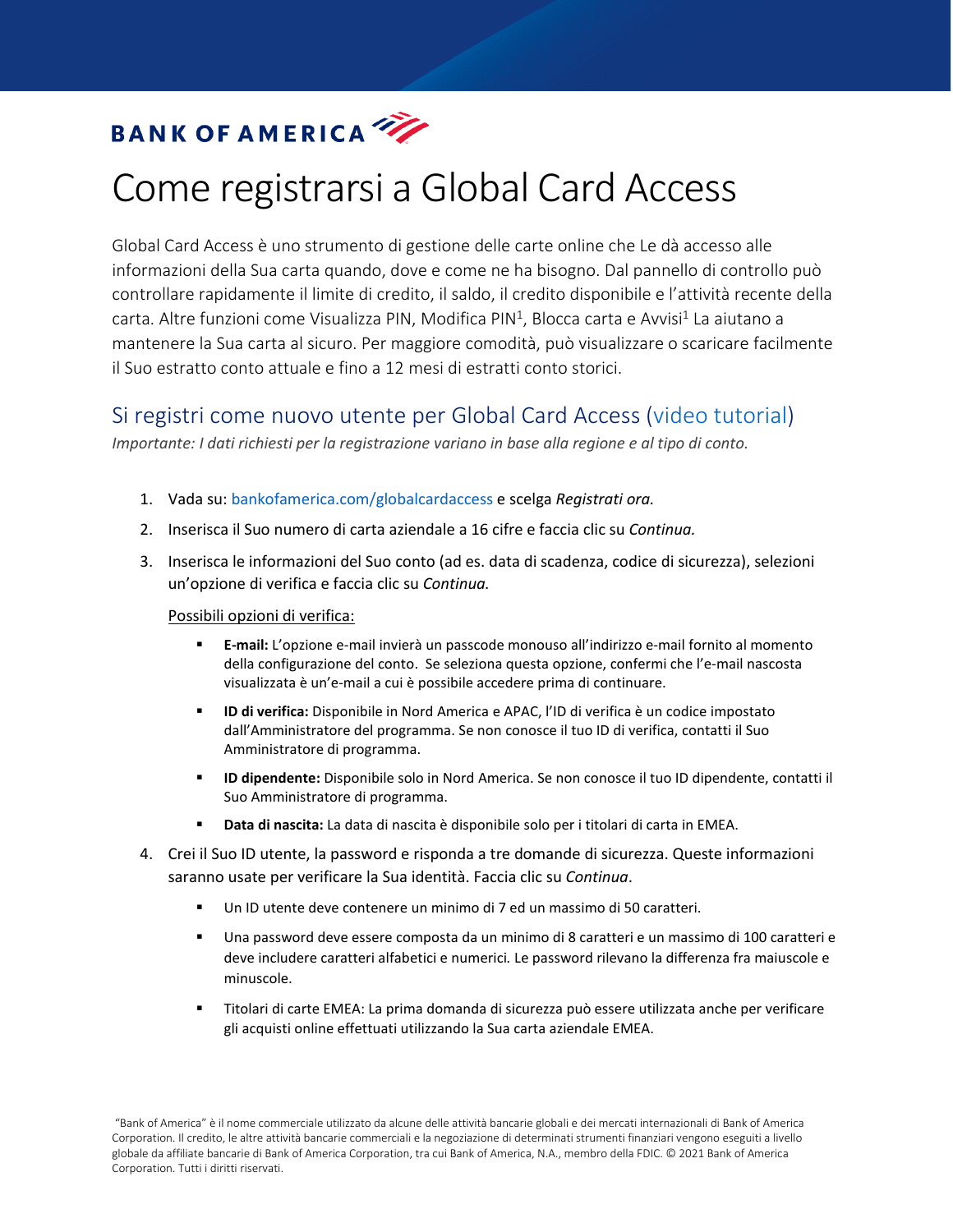- 5. Inserisca le proprie informazioni utente (nome, cognome, indirizzo e-mail) e faccia clic su *Invia*
- 6. Verrà indirizzato alla pagina di accesso a Global Card Access per accedere con le credenziali utente appena create. Riceverà anche un'e-mail di conferma della Sua iscrizione.
- 7. Dopo aver effettuato l'accesso, accetti i Termini e condizioni per completare la registrazione.
- 8. Se dispone di un conto carta pronto per essere attivato, viene visualizzata una finestra pop-up che Le ricorda di attivare la Sua carta. Faccia clic su *Attiva* per attivare la Sua carta o su *Attiva in seguito.* Se seleziona *Attiva in seguito*, può attivare la Sua carta quando è pronto facendo clic su *Attiva la mia carta* dal menu Azioni rapide.



Scarichi l'app Global Card Access per l'accesso in movimento. Controlli i saldi, visualizzi il PIN, blocchi la carta o contatti il servizio clienti in modo rapido e semplice. L'app è disponibile in tutti i principali app store.

# Domande Frequenti

#### Quanto tempo impiega un utente a registrarsi?

Il processo di registrazione una tantum richiede solo pochi minuti. Gli utenti si registrano autonomamente s[u www.bankofamerica.com/globalcardaccess.](http://www.bankofamerica.com/globalcardaccess)

## Bank of America può configurare gli utenti per Suo conto?

No, tutti gli utenti devono registrarsi autonomamente su Global Card Access e accettare i Termini e condizioni per l'uso del sito web. La registrazione richiede anche la configurazione di un ID utente e di una password, che il titolare della carta deve creare e memorizzare.

#### Posso registrare le mie carte di credito personali Bank of America su Global Card Access?

No, Global Card Access è solo per i programmi di carte commerciali (carta aziendale, carta acquisti, carta commerciale e debiti commerciali virtuali). Contatti il numero del servizio clienti sul retro della Sua carta personale se ha domande sul programma della Sua carta di credito personale.

#### Dove trovo il mio ID di verifica se non lo conosco?

I titolari di carta che non conoscono i loro ID di verifica possono contattare il loro Amministratore del programma o chiamare i Servizi per i titolari di carta al numero sul retro della carta per ottenere queste informazioni.

#### Perché ho ricevuto un messaggio di errore durante la registrazione?

Se le informazioni del titolare della carta inserite al momento della registrazione non sono corrette, verrà visualizzato il messaggio di errore: "Non siamo stati in grado di convalidare le informazioni fornite." Confermi l'accuratezza delle informazioni e completi nuovamente la registrazione. Se continua a ricevere un messaggio di errore o non è sicuro di quali informazioni non sono corrette, chiami il numero di Cardholder Services sul retro della carta per ricevere assistenza.

"Bank of America" è il nome commerciale utilizzato da alcune delle attività bancarie globali e dei mercati internazionali di Bank of America Corporation. Il credito, le altre attività bancarie commerciali e la negoziazione di determinati strumenti finanziari vengono eseguiti a livello globale da affiliate bancarie di Bank of America Corporation, tra cui Bank of America, N.A., membro della FDIC. © 2021 Bank of America Corporation. Tutti i diritti riservati.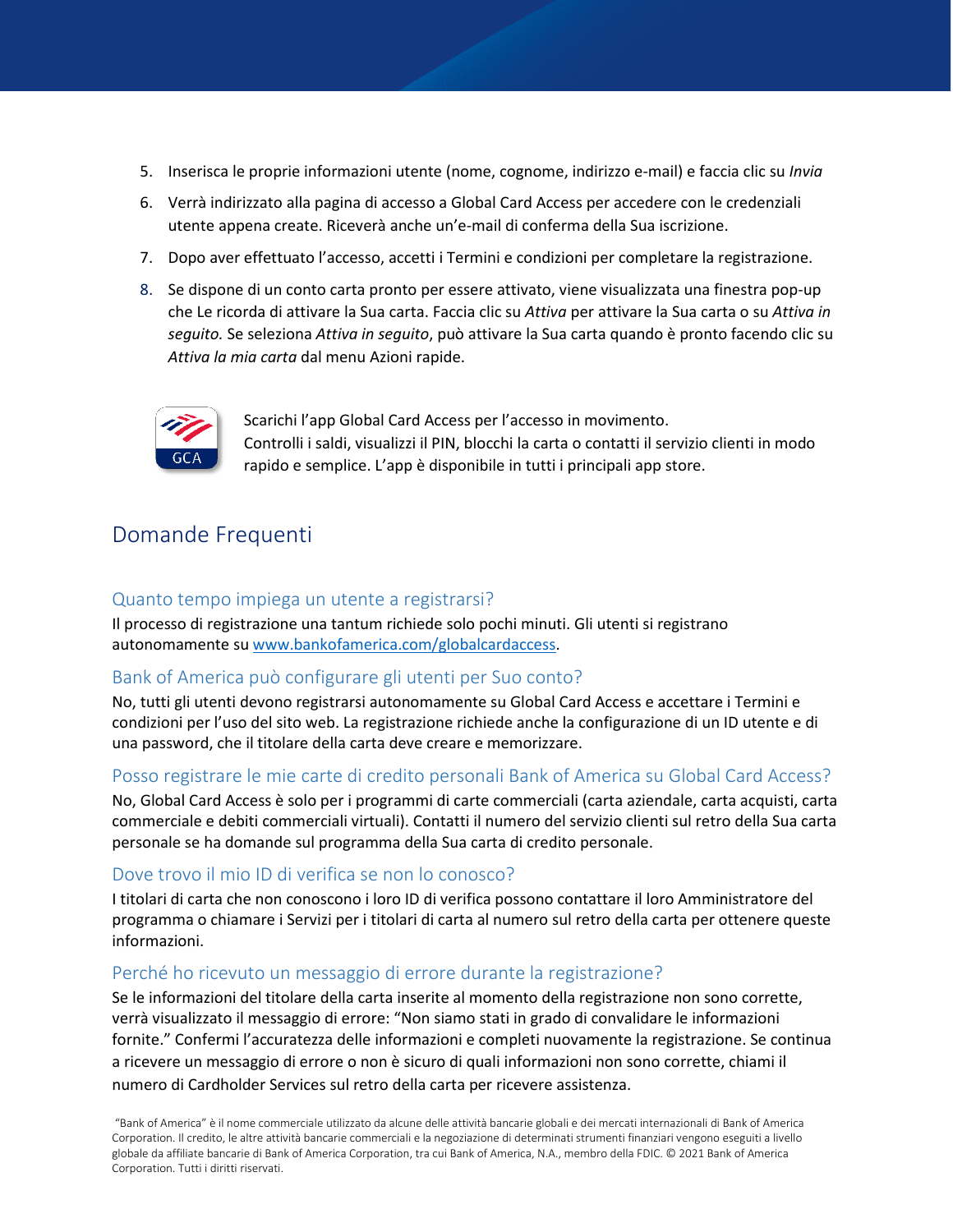## Ricevo un messaggio che mi informa che il mio conto è già stato registrato.

Potrebbe aver registrato il Suo conto carta in passato. Se non ricorda l'ID utente, selezioni *ID utente*/*password dimenticati* nella pagina di accesso. Nella sezione ID utente dimenticato, inserisca l'indirizzo e-mail associato al Suo account Global Card Access e faccia clic su *Ottieni ID utente*. Le verrà inviata un'e-mail con l'ID utente corrispondente all'indirizzo e-mail. Se continua ad avere problemi, chiami il numero dei Servizi per i titolari della carta sul retro della Sua carta per ricevere assistenza.

#### La mia password non è valida, cosa devo fare?

Se ha dimenticato la password, può reimpostarla selezionando *ID utente/Password dimenticati* nella pagina di accesso. Nella sezione Password dimenticata, inserisca l'indirizzo e-mail e l'ID utente associati al Suo account e faccia clic su *Reimposta password*. Verrà inviata un'e-mail all'indirizzo fornito con le istruzioni per reimpostare la password. I servizi per i titolari di carta possono anche fornire assistenza per la reimpostazione della password, se necessario.

## Non ho mai ricevuto la mia e-mail con il codice di accesso monouso. Che cosa devo fare?

In caso di problemi con la ricezione del codice di accesso monouso via e-mail, l'e-mail potrebbe essere stata contrassegnata come posta indesiderata (cerchi un'e-mail da Global Card Access) oppure l'indirizzo e-mail sul proprio conto potrebbe non essere corretto. Se non è sicuro di quale e-mail è presente in archivio, utilizzando il numero sul retro della carta, chiami i servizi per i titolari di carta, che possono confermare/aggiornare l'e-mail in archivio. Si ricordi che esistono metodi alternativi per verificare il Suo conto oltre al codice di accesso monouso, come l'ID di verifica o l'ID dipendente.

#### Perché il link Global Card Access non funziona?

Se il link Global Card Access è contrassegnato con un segnalibro, occasionalmente può scadere. In questo caso, chiuda la finestra del browser e riavvii la sessione digitando l'URL: [www.bankofamerica.com/globalcardaccess.](http://www.bankofamerica.com/globalcardaccess)

#### In quali lingue è disponibile Global Card Access?

Inglese, francese, spagnolo, italiano e tedesco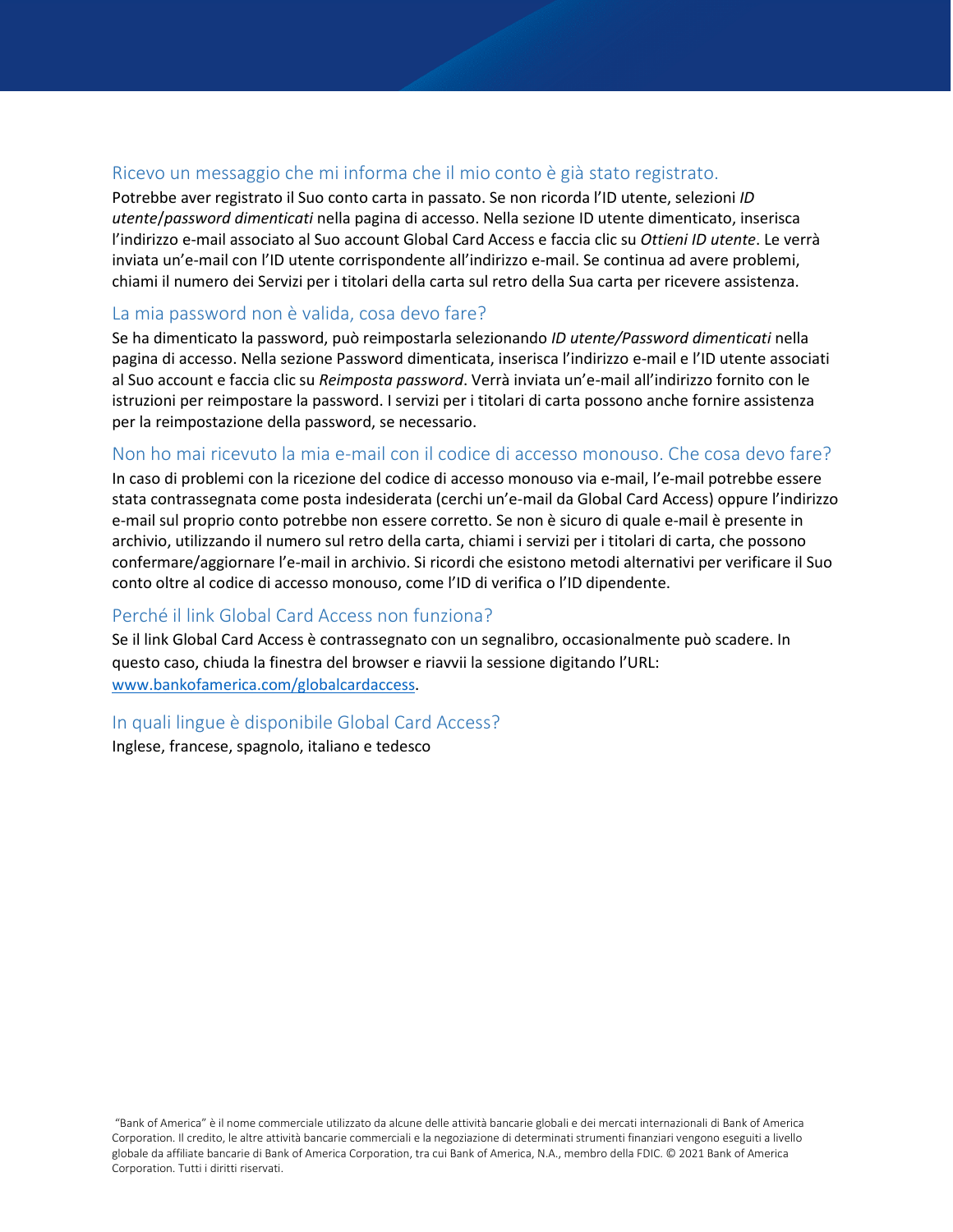# Registrierung für Global Card Access

<span id="page-12-0"></span>Global Card Access ist ein Online-Tool zur Kartenverwaltung, das Ihnen Zugriff auf Ihre Karteninformationen bietet, wann, wo und wie immer Sie sie benötigen. Über das Dashboard können Sie schnell Ihr Kreditlimit, Ihren Saldo, Ihren verfügbaren Kredit und Ihre jüngsten Kartenaktivitäten überprüfen. Andere Funktionen wie "PIN anzeigen", "PIN ändern"<sup>1</sup>, "Karte sperren" und "Warnmeldungen"<sup>1</sup> helfen Ihnen, Ihre Karte zu schützen. Zu Ihrer zusätzlichen Bequemlichkeit können Sie Ihre aktuelle Abrechnung sowie die Abrechnungen der letzten bis zu 12 Monate einfach anzeigen oder herunterladen.

# Als neuer Benutzer für Global Card Access registrieren [\(Video-Tutorial\)](https://players.brightcove.net/pages/v1/index.html?accountId=1786718357&playerId=Sk1PhbL9l&videoId=6125946316001&autoplay=true)

*Wichtig: Die zur Registrierung erforderlichen Informationen unterscheiden sich je nach Region und Art des Kontos.*

- 1. Gehen Sie zu: bankofamerica.com/globalcardaccess und wählen Sie *Jetzt registrieren.*
- 2. Geben Sie Ihre 16-stellige Firmenkartennummer ein und klicken Sie auf *Weiter.*
- 3. Geben Sie Ihre Kontoinformationen ein (z. B. Ablaufdatum, Sicherheitscode), wählen Sie eine Option zur Verifizierung aus und klicken Sie auf *Weiter.*

#### Mögliche Optionen zur Verifizierung:

- **E-Mail:**Die Option "E-Mail" veranlasst den Versand eines einmaligen Passcodes an die E-Mail-Adresse, die bei der Kontoeinrichtung angegeben wurde. Wenn diese Option ausgewählt wird, bestätigen Sie bitte, dass die angezeigte maskierte E-Mail-Adresse eine E-Mail-Adresse ist, auf die Sie zugreifen können, bevor Sie fortfahren.
- **Verifizierungs-ID:**Die in Nordamerika und APAC verfügbare Verifizierungs-ID ist ein Code, der von Ihrem Programmadministrator erstellt wird. Wenn Sie sich nicht sicher sind, wie Ihre Verifizierungs-ID lautet, wenden Sie sich bitte an Ihren Programmadministrator.
- **Mitarbeiter-ID:** Nur in Nordamerika verfügbar. Wenn Sie sich nicht sicher sind, wie Ihre Mitarbeiter-ID lautet, wenden Sie sich bitte an Ihren Programmadministrator.
- **Geburtsdatum:** Das Geburtsdatum ist nur für Karteninhaber in EMEA verfügbar.
- 4. Erstellen Sie Ihre Benutzer-ID und Ihr Passwort und beantworten Sie drei Sicherheitsfragen. Mit diesen Informationen wird Ihre Identität verifiziert. Klicken Sie auf *Fortfahren*.
	- Eine Benutzer-ID muss mindestens sieben und darf maximal 50 Zeichen umfassen.

 $1$ , PIN ändern" und "Warnmeldungen" sind nur in Nordamerika verfügbar.

<sup>&</sup>quot;Bank of America" ist der Marketingname, der von einigen der Geschäftsbereiche der Bank of America Corporation im internationalen Bankenwesen und auf internationalen Märkten verwendet wird. Kredite, andere kommerzielle Bankgeschäfte und der Handel mit bestimmten Finanzinstrumenten werden weltweit von Bankgesellschaften der Bank of America Corporation, einschließlich der Bank of America, N.A., Mitglied der FDIC, durchgeführt. © 2021 Bank of America Corporation. Alle Rechte vorbehalten.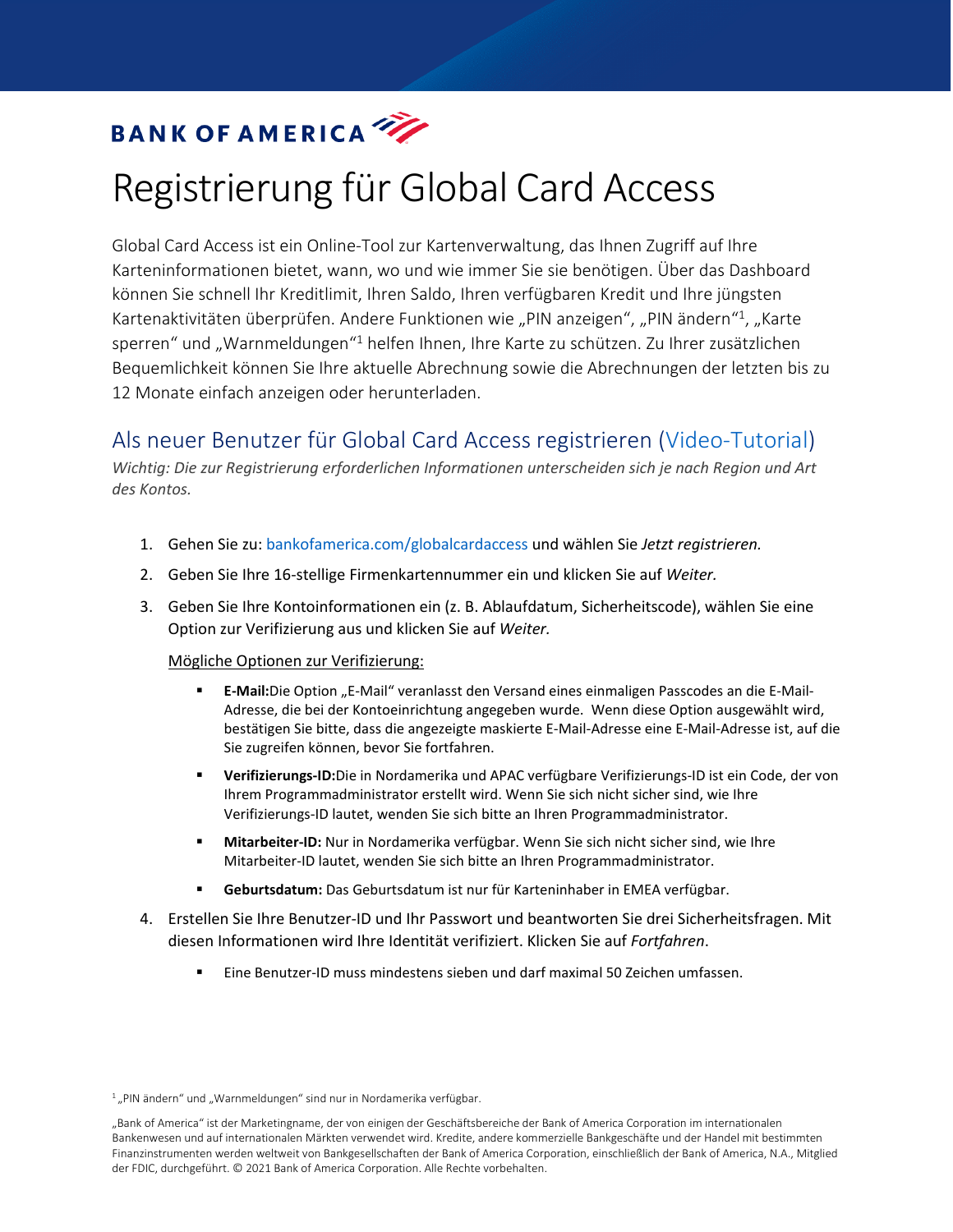- Ein Passwort muss mindestens acht und darf maximal 100 Zeichen umfassen und muss alphabetische und numerische Zeichen enthalten. Bei Passwörtern ist auf die Groß- und Kleinschreibung zu achten.
- Karteninhaber in EMEA: Die erste Sicherheitsfrage kann auch verwendet werden, um Online-Käufe zu verifizieren, die mit Ihrer EMEA-Firmenkarte getätigt wurden.
- 5. Geben Sie Ihre Benutzerinformationen ein (Vorname, Nachname, E-Mail-Adresse) und klicken Sie auf *Absenden*
- 6. Sie werden zur Anmeldeseite von Global Card Access weitergeleitet, um sich mit den von Ihnen gerade erstellten Zugangsdaten anzumelden. Sie erhalten ferner eine E-Mail, in der Ihre Anmeldung bestätigt wird.
- 7. Wenn Sie ein Kartenkonto haben, akzeptieren Sie die Allgemeinen Geschäftsbedingungen, um Ihre Registrierung abzuschließen.
- 8. Das aktiviert werden kann, wird nach der Anmeldung ein Popup-Fenster angezeigt, das Sie daran erinnert, Ihre Karte zu aktivieren. Klicken Sie auf *Aktivieren*, um Ihre Karte zu aktivieren, oder auf *Später aktivieren.* Wenn Sie *Später aktivieren* auswählen, können Sie Ihre Karte zu einem späteren Zeitpunkt aktivieren, indem Sie im Menü "Schnellmaßnahmen" auf *Meine Karte aktivieren* klicken.



Laden Sie die Global Card Access-App für den mobilen Zugriff herunter. So können Sie schnell und einfach Salden überprüfen, die PIN anzeigen, die Karte sperren oder den Kundenservice kontaktieren. Die App ist in allen wichtigen App Stores verfügbar.

# Häufig gestellte Fragen (FAQ)

## Wie lange dauert es, um sich als Benutzer anzumelden?

Der einmalige Registrierungsprozess dauert nur wenige Minuten. Benutzer registrieren sich selbst, indem sie zu [www.bankofamerica.com/globalcardaccess](http://www.bankofamerica.com/globalcardaccess) gehen.

#### Kann Bank of America Benutzer in ihrem Namen einrichten?

Nein, alle Benutzer müssen sich selbst bei Global Card Access registrieren und die Allgemeinen Geschäftsbedingungen für die Nutzung der Website akzeptieren. Die Registrierung erfordert ferner die Einrichtung einer Benutzer-ID und eines Passworts, die der Karteninhaber erstellen und sich merken muss.

"Bank of America" ist der Marketingname, der von einigen der Geschäftsbereiche der Bank of America Corporation im internationalen Bankenwesen und auf internationalen Märkten verwendet wird. Kredite, andere kommerzielle Bankgeschäfte und der Handel mit bestimmten Finanzinstrumenten werden weltweit von Bankgesellschaften der Bank of America Corporation, einschließlich der Bank of America, N.A., Mitglied der FDIC, durchgeführt. © 2021 Bank of America Corporation. Alle Rechte vorbehalten.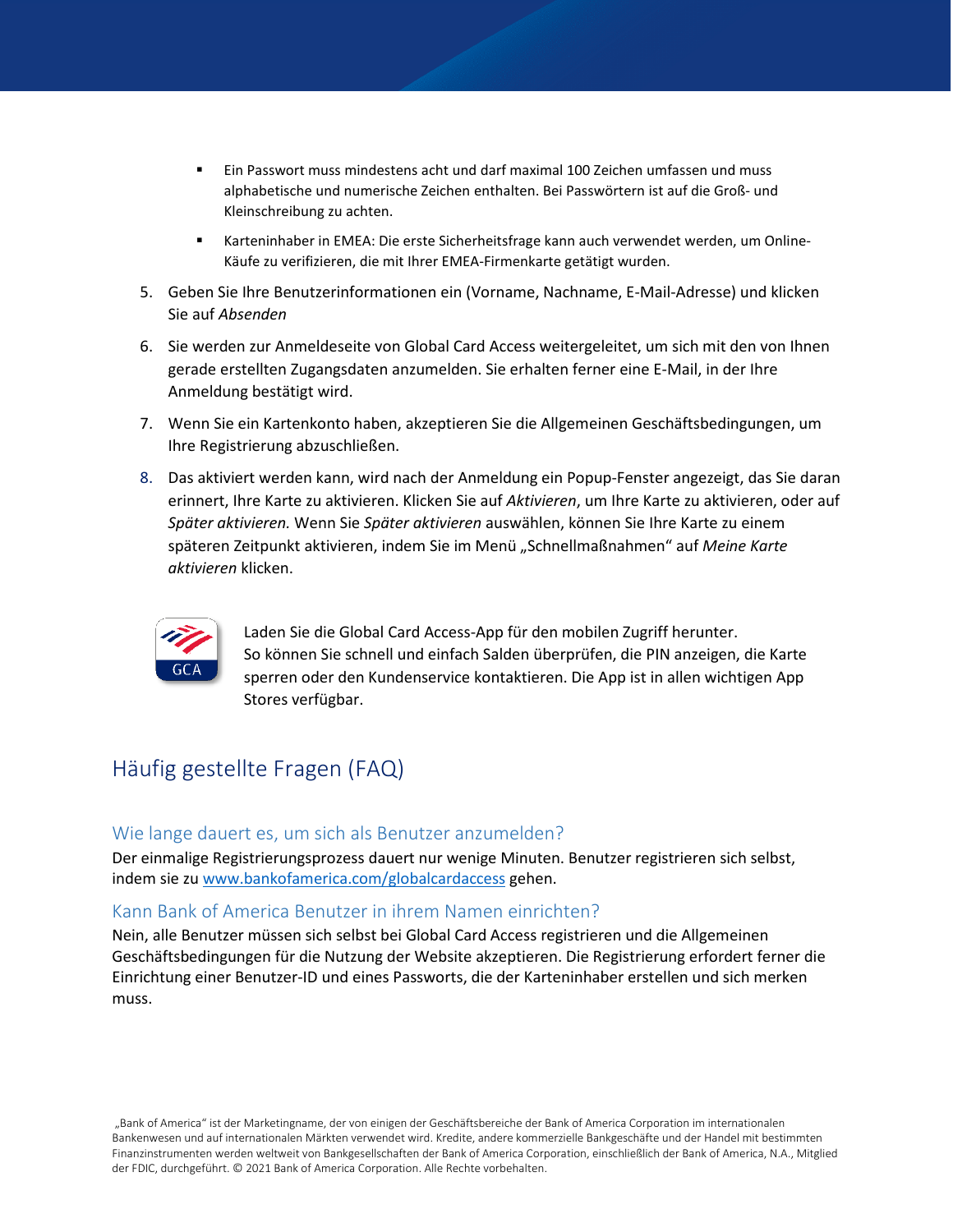# Kann ich meine privaten Kreditkarten der Bank of America für Global Card Access registrieren?

Nein, Global Card Access ist nur für kommerzielle Kartenprogramme (Corporate Card, Purchasing Card, Commercial Card und Virtual Payables) bestimmt. Wenden Sie sich unter der Rufnummer auf der Rückseite Ihrer privaten Karte an den Kundendienst, wenn Sie Fragen zu Ihrem privaten Kreditkartenprogramm haben.

# Wo finde ich meine Verifizierungs-ID, wenn ich sie nicht kenne?

Karteninhaber, die ihre Verifizierungs-IDs nicht kennen, können sich an ihren Programmadministrator wenden oder Cardholder Services unter der Rufnummer auf der Rückseite ihrer Karte kontaktieren, um diese Information zu erhalten.

# Warum habe ich während der Registrierung eine Fehlermeldung erhalten?

Wenn irgendwelche der Karteninhaberinformationen, die während der Registrierung eingegeben wurden, falsch sind, erhalten Sie die Fehlermeldung: "Die von Ihnen angegebenen Daten konnten nicht validiert werden." Bitte überprüfen Sie die Richtigkeit Ihrer Angaben und führen Sie die Registrierung erneut durch. Wenn Sie weiterhin eine Fehlermeldung erhalten oder sich nicht sicher sind, welche Angaben falsch sind, wenden Sie sich bitte unter der auf der Rückseite Ihrer Karte angegebenen Rufnummer an Cardholder Services, um Unterstützung zu erhalten.

# Ich erhalte die Nachricht, dass mein Konto bereits registriert wurde.

Möglicherweise haben Sie Ihr Kartenkonto in der Vergangenheit registriert. Wenn Sie sich nicht an Ihre Benutzer-ID erinnern können, wählen Sie auf der Anmeldeseite *Benutzer-ID*/*Passwort vergessen*. Geben Sie im Abschnitt "Benutzer-ID vergessen" die E-Mail-Adresse ein, die mit Ihrem Global Card Access-Konto verknüpft ist, und klicken Sie dann auf *Benutzer-ID abrufen*. Sie erhalten eine E-Mail, die die Benutzer-ID(s) enthält, die mit der E-Mail-Adresse verbunden ist/sind. Wenn Sie weiterhin Probleme haben, wenden Sie sich bitte unter der auf der Rückseite Ihrer Karte angegebenen Rufnummer an Cardholder Services, um Unterstützung zu erhalten.

# Mein Passwort ist ungültig, was muss ich tun?

Wenn Sie Ihr Passwort vergessen haben, können Sie es zurücksetzen, indem Sie auf der Anmeldeseite Benutzer-ID/Passwort vergessen auswählen. Geben Sie im Abschnitt "Passwort vergessen" die E-Mail-Adresse und Benutzer-ID ein, die mit Ihrem Konto verknüpft sind, und klicken Sie auf *Passwort zurücksetzen*. Eine E-Mail mit Anweisungen zum Zurücksetzen des Passworts wird an die von Ihnen bereitgestellte E-Mail-Adresse gesendet. Cardholder Services kann bei Bedarf auch bei der Passwortrücksetzung behilflich sein.

# Ich habe nie eine E-Mail mit meinem einmaligen Zugangscode erhalten. Was sollte ich tun?

Wenn Sie Probleme haben, Ihren einmaligen Zugangscode per E-Mail zu erhalten, könnte die E-Mail eventuell als Junk-Mail markiert worden sein (achten Sie auf eine E-Mail von Global Card Access) oder die E-Mail-Adresse Ihres Kontos könnte falsch sein. Wenn Sie sich nicht sicher sind, welche E-Mail-Adresse erfasst wurde, wenden Sie sich bitte unter der auf der Rückseite Ihrer Karte angegebenen Rufnummer an Cardholder Services, um die erfasste E-Mail-Adresse bestätigen/aktualisieren zu lassen.

"Bank of America" ist der Marketingname, der von einigen der Geschäftsbereiche der Bank of America Corporation im internationalen Bankenwesen und auf internationalen Märkten verwendet wird. Kredite, andere kommerzielle Bankgeschäfte und der Handel mit bestimmten Finanzinstrumenten werden weltweit von Bankgesellschaften der Bank of America Corporation, einschließlich der Bank of America, N.A., Mitglied der FDIC, durchgeführt. © 2021 Bank of America Corporation. Alle Rechte vorbehalten.